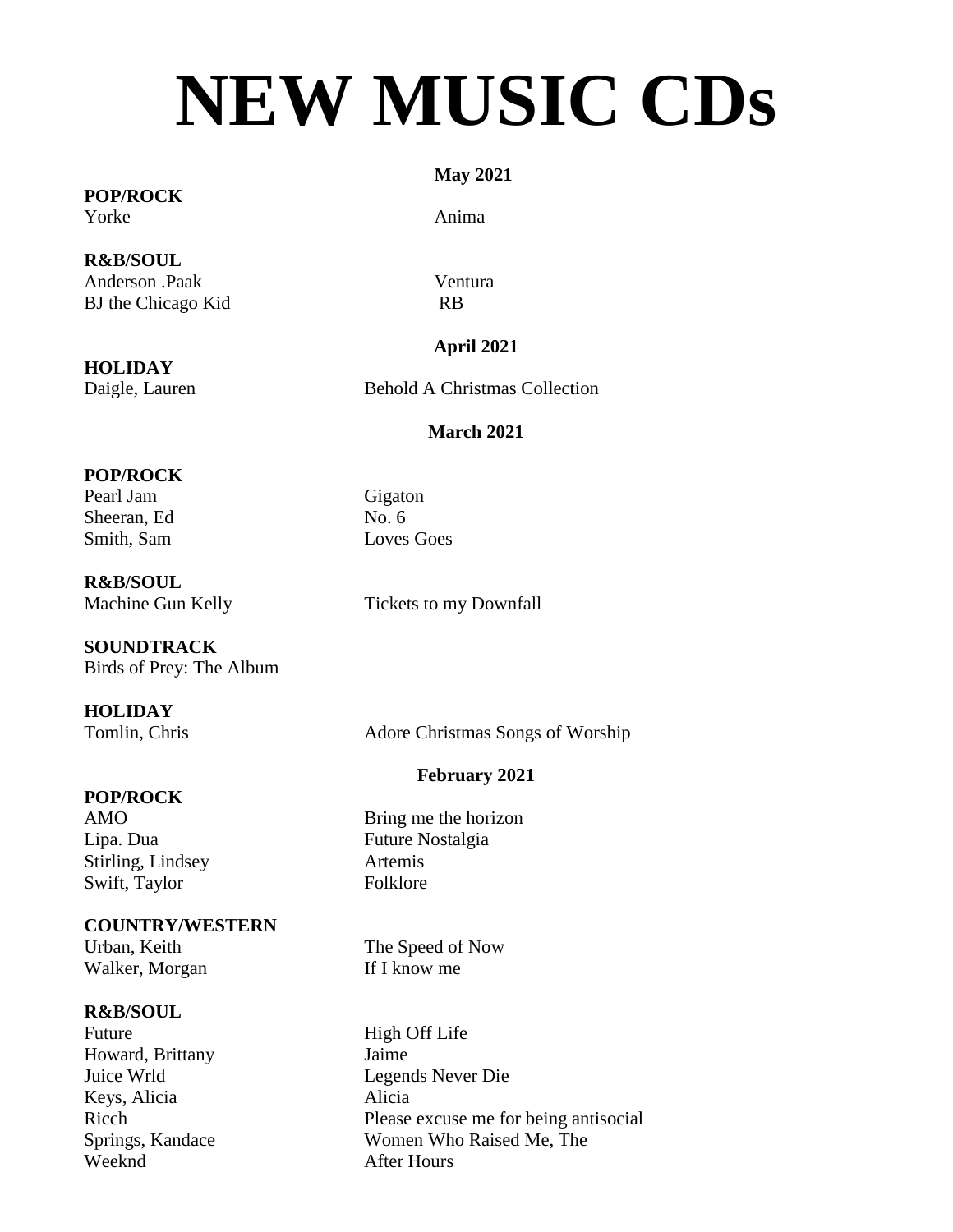#### **WORLD**

Putumayo African Cafe Putumayo Cuba! Cuba!

Los Tigres Del Norte Y Su Palabra es la Ley

#### **10/20/2020**

#### **JAZZ**

Corea, Chick Plays Goldblum, Jeff and the Mildred Smitzer Orchestra **I** Shouldn't Be Telling You This Metheny, Pat From This Place Porter, Gregory All Rise

#### **COUNTRY/WESTERN**

Dixie Chicks Gaslighter

Bryan, Luke Born Here Live Here Die Here

#### **9/25/2020**

#### **BLUES**

Fish, Samantha Kill or be kind Musselwhite, Charlie Juke Joint Chapel

#### **FOLK**

The War and Treaty **Healing Tide** 

#### **GOSPEL/CHRISTIAN**

Chicago Mass Choir My Soul Says Yes Clark Sisters, The The Return Dillard, Ricky Choirmaster Haase, Ernie + Signature Sound Something Beautiful Kierra Kierra Kierra Mitchell, Vashawn Elements Singing News Top Ten Southern Gospel Songs of 2019 Various Artists Top Worship Songs

#### **R&B/SOUL**

Lil Wayne Funeral Maze fea. Frankie Beverly Maze Greatest Hits Neville, Aaron Love Letters

#### **GOSPEL/CHRISTIAN**

McClurkin, Donnie Different Song, A

#### **JAZZ**

Jones, Norah Begin Again

#### **POP/ROCK**

Neville, Cyril Endangered Species: The Essential Recordings

#### **08/31/2020**

Hammond, Fred Best of Fred Hammond, The

Trombone Shorty Parking Symphony, A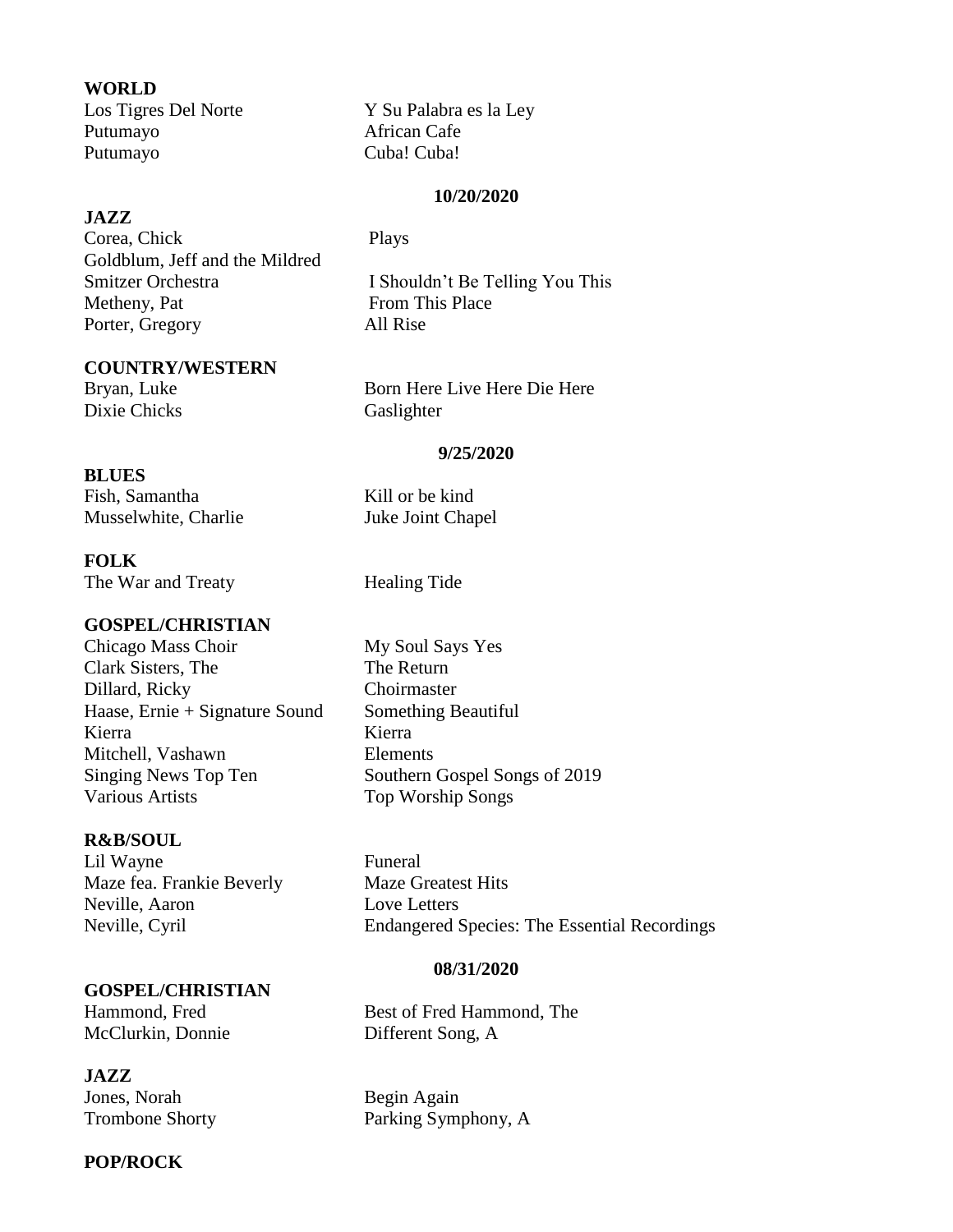Isaak, Chris

**R&B/SOUL** Hamilton, Anthony What I'm Feelin'

**GOSPEL/CHRISTIAN**

Haddon, Deitrick Time

**JAZZ**

Midon, Raul The Mirror

#### **POP/ROCK**

Hunt, Sam Southside Who, The Who Heart I

#### **R&B/SOUL**

Aiko, Jhene Chilombo Khan, Chaka Homecoming Lil Baby My Turn

#### **SOUNDTRACK**

**GOSPEL/CHRISTIAN**

West, Kanye Jesus is King

**POP/ROCK**

Bieber, Justin Changes

**04/14/2020**

#### **COUNTRY/WESTERN**

Aldean, Jason 9 Lady Antebellum Ocean Little Big Town NightFall

Combs, Luke What You See Is What You Get Shelton, Blake Fully Loaded: God's Country

#### **SOUNDTRACKS/MUSICAL**

#### **07/23/2020**

Rend Collective Choose to Worship Vertical Grace Is On Our Side

Allen, Tony Rejoice

Coldplay Everyday Life w/book Demarco, Mac Here Comes the Cowboy Horan, Niall **Heartbreak** Weather Morrissey I Am Not A Dog On A Chain Super M W/book

Lil Durk Remember my Name Quality Control Control the Streets Vol. 2

Hitsville: The Making of Motown

#### **07/09/2020**

Rocketman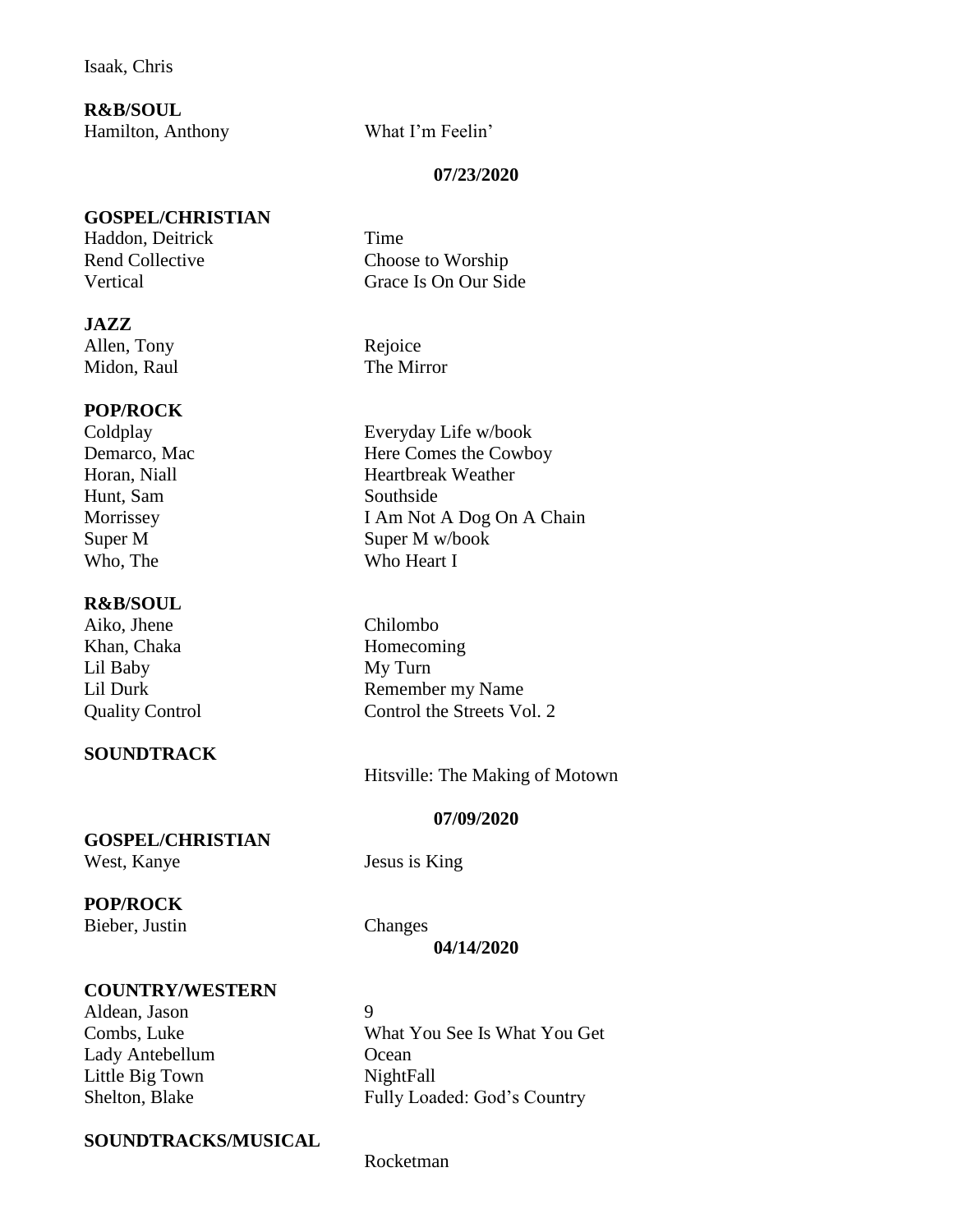#### **POP/ROCK**

Beck Hyperspace Bon Iver Jacjaguwar Cabello, Camila Romance Crow, Sheryl Threads Dion, Celine Courage Gomez, Selena Rare Green Day Father of all Halsey Manic Styles, Harry Fine Line 311 Voyager Wilco Ade to Joy Young, Neil Colorado

#### **R&B/SOUL**

Kesha High Road Machine Hotel Diablo Walker, Summer Over it

**HOLIDAY**

#### **POP/ROCK**

Baby Metal

# **R&B/SOUL**

The Weekend Kiss Land

#### **POP/ROCK**

Korn The Nothing Rex Orange County Pony

#### **R&B/SOUL**

Gates, Kevin I'm Him

**COUNTY/WESTERN** Brantley Gilbert Fire & Brimstone

#### Frozen II

Avett Brothers Closer Than Together Cohen, Leonard Thanks for the dance Var. Artists Grammy 2020 Nominees

Drake Nothing Was The Same Eminem Music to be Murdered By

#### **02/06/2020**

Mary J. Blige A Mary Christmas

If You're Reading This Its Too Late

#### **02/05/2020**

Gill, Johnny Game Changer II Lil Tecca We Love You Tecca Wale Wow...That's Crazy

#### **01/014/2020**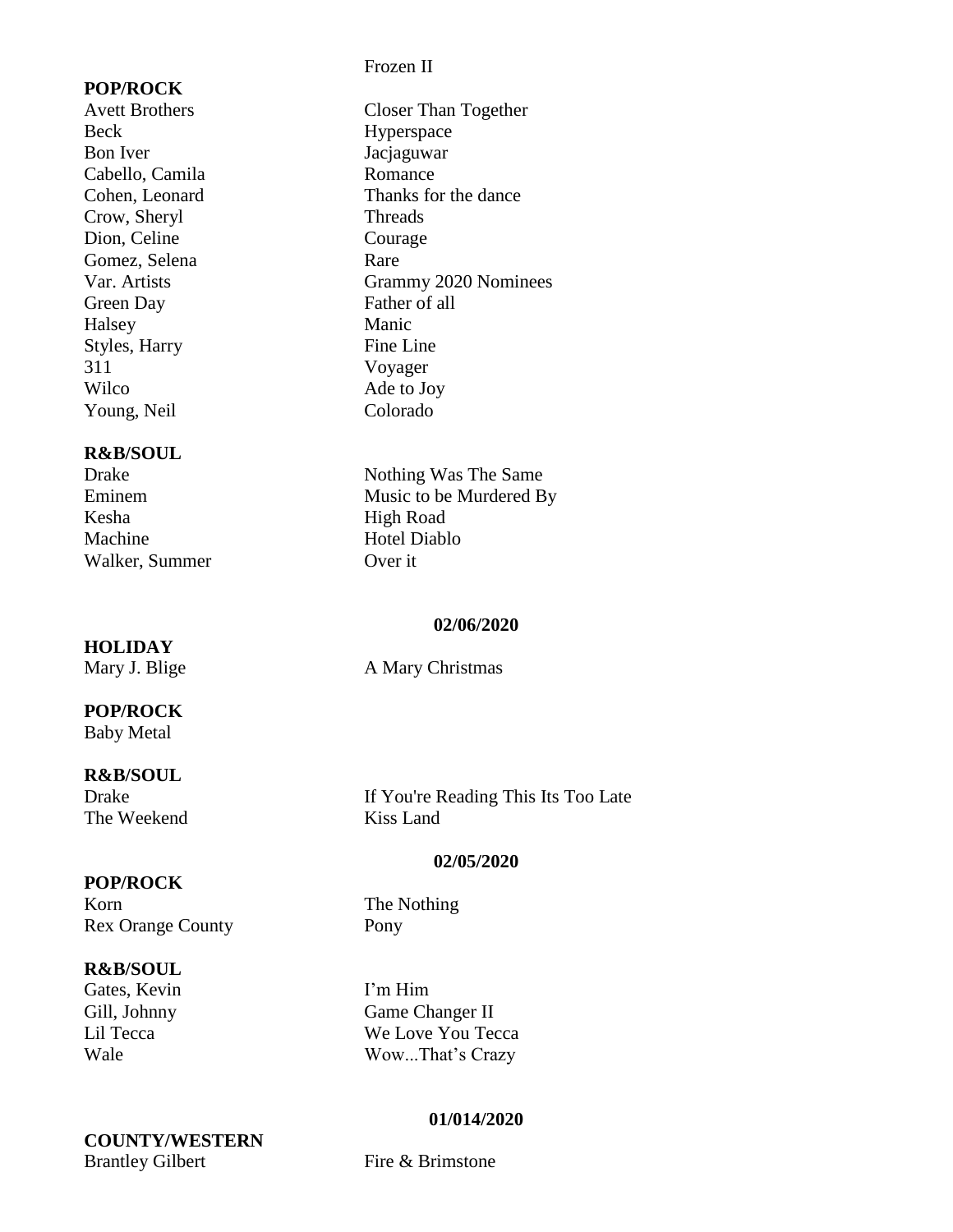#### Hootie & Blowfish Imperfect Circle

**JAZZ** Braun, Rick Crossroads

#### **POP/ROCK**

## **R&B/SOUL**

#### **POP/ROCK**

Sand'e, Emeli Real Life

Eilish, Billie Don't smile at me Lumineers Lumineers, The III Whiskey Myers Whiskey Myers

Post **H**'S B. PM-3 2019

#### **12/17/19**

BTS Map of the Soul Persona Prince Prince Originals

#### **12/12/19**

#### **COUNTRY/WESTERN**

Highwomen, The Zac Brown Band Owl, The

**JAZZ**

**R&B/SOUL** NF Search, The

Charles Genius loves company

#### **12/05/19**

Yo-Yo Ma The Essential Yo-Yo Ma

### **POP/ROCK**

**CLASSICAL**<br>Yo-Yo Ma

Def Leppard Story so Far, The

#### **11/23/19**

# **R&B/SOUL**

James, Rick Street Songs

#### **SOUNDTRACKS** MIB International

**HOLIDAY**

#### **11/19/19**

Bieber, Justin Under the Mistletoe

Big K.R.I.T. K.R.I.T. IZ HERE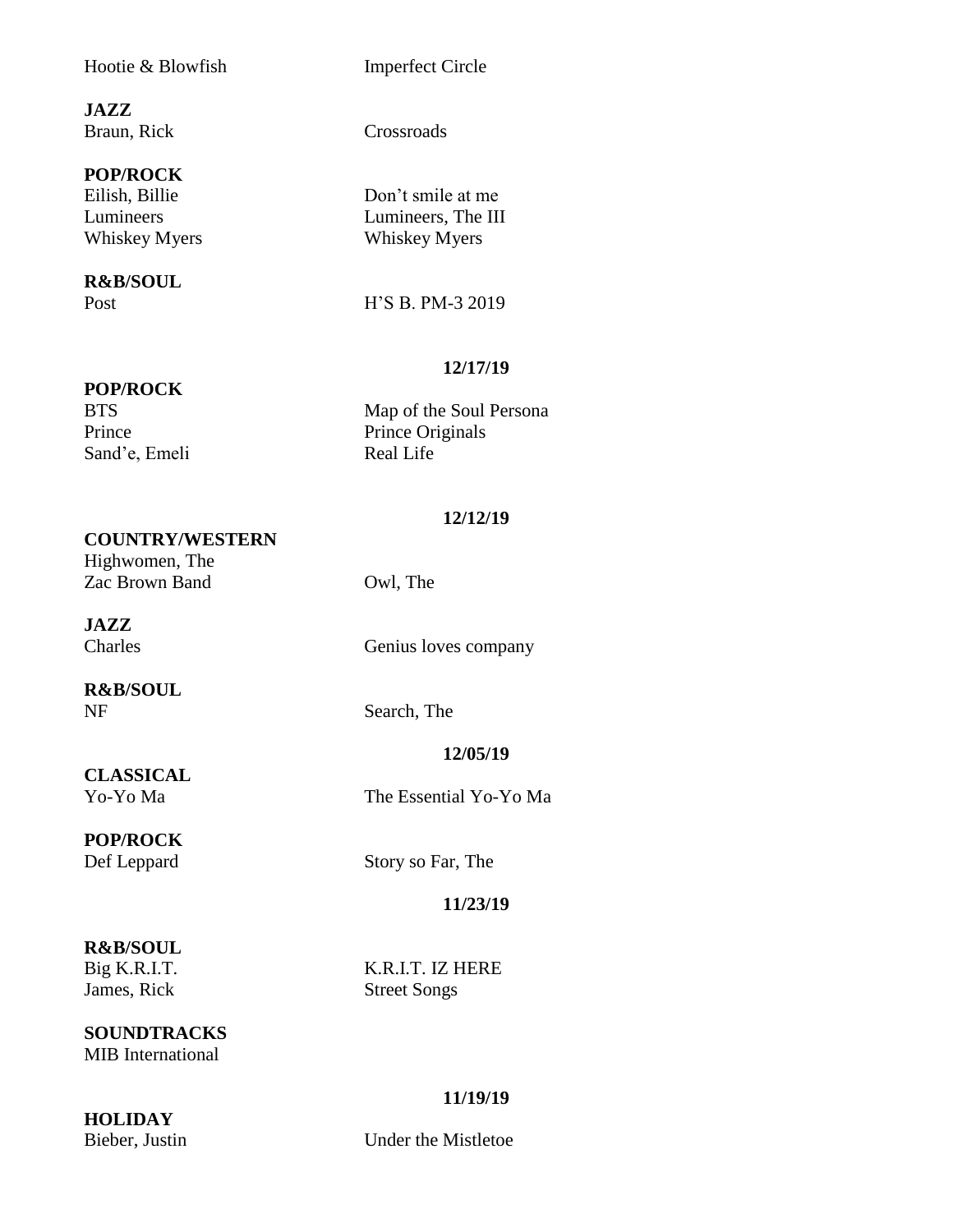#### **COU/WES**

Brooks, Garth Double Live Lambert, Miranda Wildcard Pardi, Jon Heartache Medication

#### **POP/ROCK**

| Blink-182         | Nine                       |
|-------------------|----------------------------|
| Martinez, Melanie | $K-12$                     |
| Rare Earth        | <b>Best of Rare Earth</b>  |
| Simpson, Sturgill | Sound & Fury               |
| Teena Marie       | Best of Teena Marie        |
| Kendricks, Eddie  | Best of Eddie Kendricks    |
| Starr, Edwin      | <b>Best of Edwin Starr</b> |
|                   |                            |

#### **10/30/19**

**BLUES**

Keb' MO Oklahoma

#### **POP/ROCK**

Del Rey, Lana NFR Swift, Taylor Lover

**R&B/SOUL** Tyler the Creator Igor

**09/14/19**

#### **POP/ROCK**

Rolling Stones Honk

#### **SOUNDTRACK**

Spider-Man into the Spider-Verse

**COUNTRY/WESTERN**

#### **09/12/19**

Childers, Tyler Country Squire

#### **08/30/19**

**POP/ROCK**

Punch All Ashore

#### **08/29/19**

#### **CLASSICAL** Ma, Yo-Yo Six Evolution

#### **POP/ROCK** Sheeran, Ed No. 6

### **R&B/SOUL**

Brown, Chris Indigo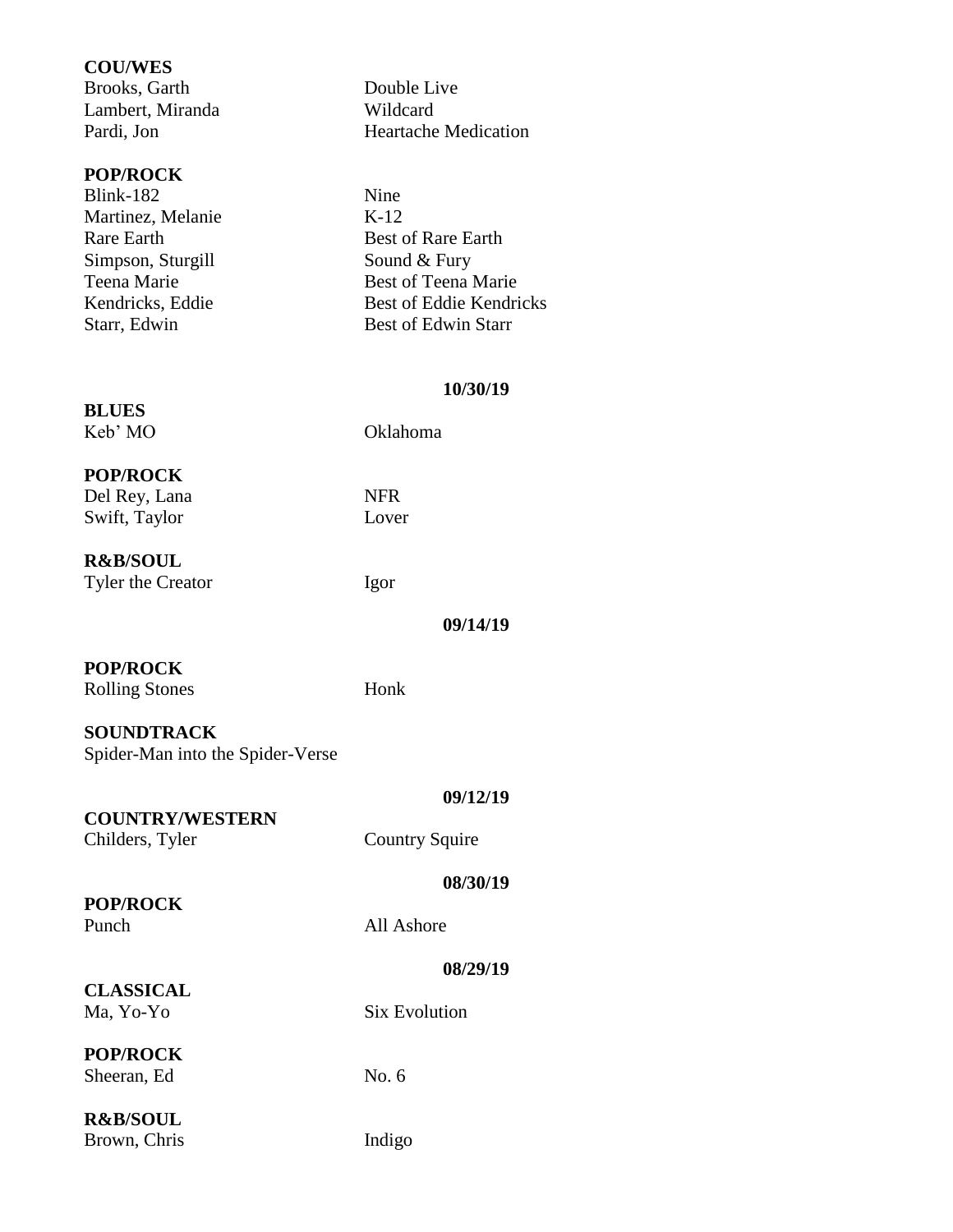#### **08/19/19**

**BLUES** Bonamassa, Joe Redemption

*R&B/SOUL*

**POP/ROCK** Queen Greatest Hits I II & III Sammy Hagar & The Circle Space Between

**JAZZ** Steve Gadd Band<br>
Steve Gadd Band

Lizzo Cuz I Love You

#### **POP/ROCK**

Bastille "Doom Days" John, Elton Diamonds **Jonas Brothers** Happiness Begins Madonna Madame X Springsteen, Bruce Western Stars Tedeschi Trucks Band Signs Thomas, Rob Chip Tooth Smile

**GOSPEL/CHRISTIAN**

#### **07/08/19**

**06/14/19**

**07/31/19**

Engaged Worship Great, Great God

#### **GOSPEL/CHRISTIAN**

Newsboys United Franklin, Kirk Long Live Love

#### **POP/ROCK**

Anderson, Laurie Landfall Pink Hurts 2B Human

#### **R&B/SOUL**

Khalid Free Spirit Schoolboy Q Crash Talk

#### **BLUES**

Eilish, Billie When We All Fall Asleep Where Do We Go?

Juicewrld Death Race For Love

#### **05/29/19**

Foley, Sue Ice Queen, The

#### **05/22/19**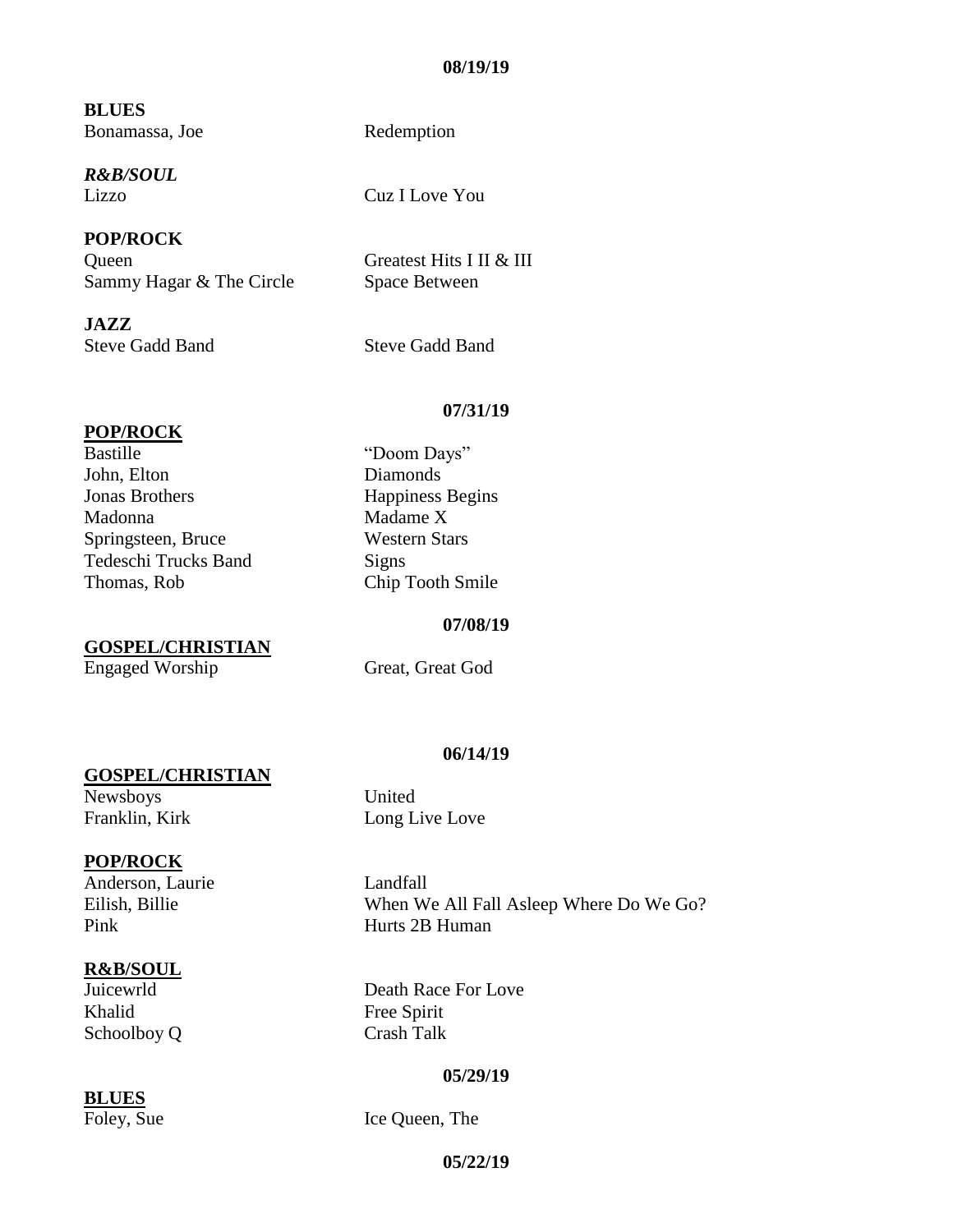**JAZZ** Porter, Gregory One Night Only Washington, Kamasi Heaven and Earth

**POP/ROCK** Dizzy Baby Teeth

**OPERA** Bernstein, Leonard A Quiet Place

**WORLD**

Miguel, Luis MEXICO Por Siempre!

#### **05/16/19**

**R&B/SOUL** XXX **?**

**05/15/19**

#### **POP/ROCK**

Metric Art of Doubt

**05/07/19**

**POP/ROCK**

Lipa, Dua Complete Edition

#### **POP/ROCK**

Grammy Nominees 2019 Various Artists

#### **04/15/19**

**04/18/19**

#### **R&B/SOUL**

Eminem Kamikaze H.E.R. H.E.R.

#### **POP/ROCK**

Allen, Lily No Shame Rexha, Bebe Expectations Buble', Michael Heart Grande, Ariana Thank u, Next Streisand, Barbara Walls Three Days Grace **Outsider** Weezer Weezer Youngblood 5SOS

# **COUNTRY/WESTERN**

G Eazy The Beautiful & Damned

Greta Van Fleet Anthem of the Peaceful Army Lavigne, Avril Head Above Water

Can't Say I Ain't Country Pistol Annie Interstate Gospel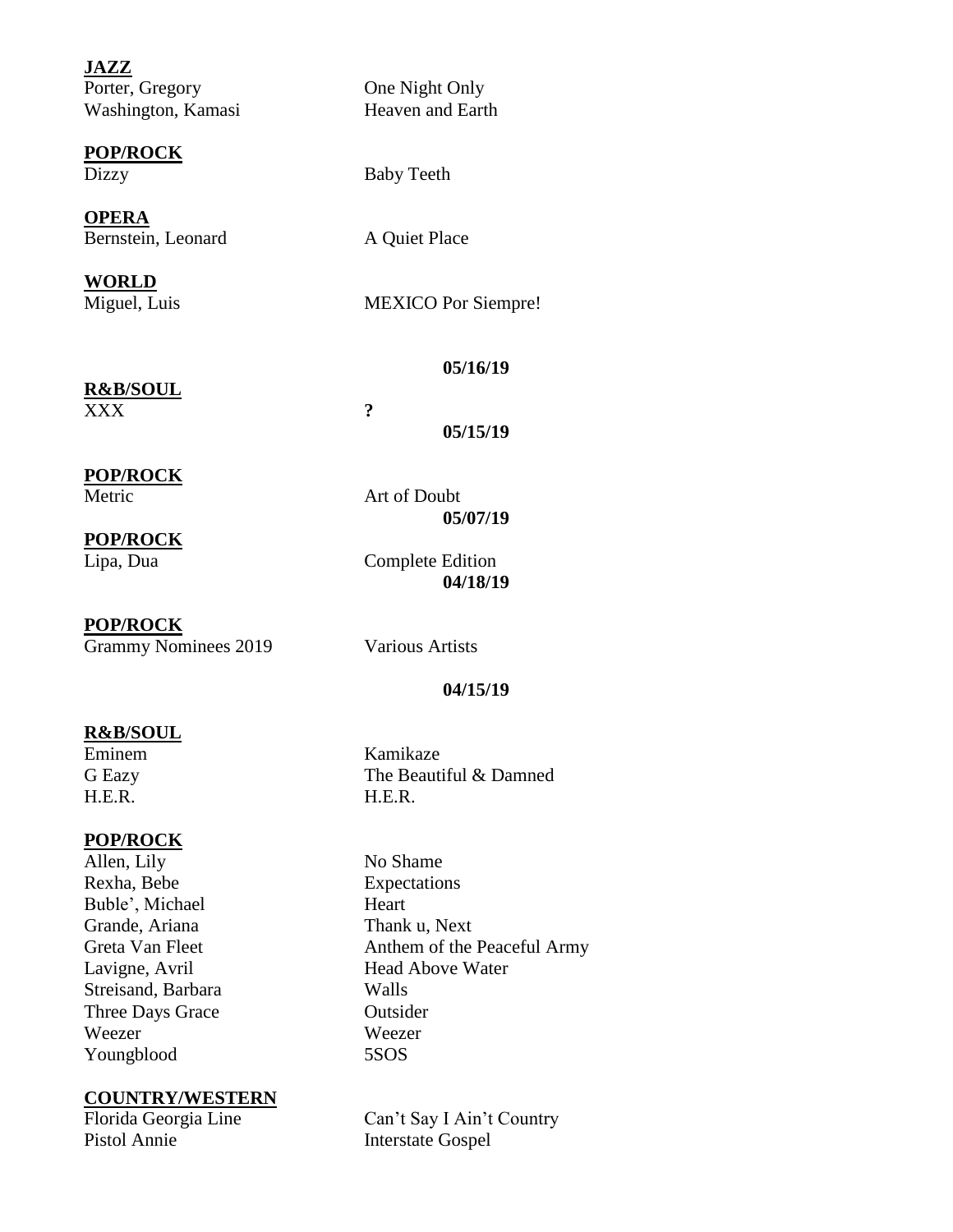| <b>FOLK</b><br>Wailin' Jennys, The       | Fifteen                     |
|------------------------------------------|-----------------------------|
| JAZZ<br>Bennett, Tony & Diana Krall      | Love is Here to Stay        |
| <b>SOUNDTRACK</b><br>Love, Simon         | 04/08/19                    |
|                                          |                             |
| <b>COUNTRY/WESTERN</b><br>Nelson, Willie | My Way                      |
| <b>CHRISTIAN/GOSPEL</b>                  |                             |
| Daigle, Lauren                           | Look Up Children            |
|                                          |                             |
| <b>POP/ROCK</b>                          |                             |
| Springsteen, Bruce                       | Springsteen on Broadway     |
| St. Vincent                              | Masseduction                |
| Lil Wayne                                | Tha Carter V                |
| <b>Post Malone</b>                       | Beer, Bongs, and Bentlys    |
| T.I.                                     | Dime Trap                   |
|                                          | 03/26/19                    |
|                                          |                             |
| <b>BLUES</b>                             |                             |
| Guy, Buddy                               | The Blues is Alive and Well |
| <b>COUNTRY/WESTERN</b>                   |                             |
| $Dan + Shaw$                             | $Dan + Shay$                |
|                                          |                             |
| <b>CHRISTIAN/GOSPEL</b>                  |                             |
| Kelly, Tori                              |                             |
|                                          | <b>Hiding Place</b>         |
| Tobymac                                  | The Elements                |
|                                          |                             |
| <b>SOUNDTRACK</b>                        |                             |
| Parton, Dolly                            | Dumplin'                    |
| <b>POP/ROCK</b>                          |                             |
| Carlile, Brandi                          | By the Way, I Forgive You   |
| Cornell, Chris                           | <b>Chris Cornell</b>        |
| Greta Van Fleet                          | From The Fires              |
| Guster                                   | <b>Look Alive</b>           |
| Mumford & Sons                           | Delta                       |
| Ora, Rita<br><b>Twenty-one Pilots</b>    | Phoenix<br>Trench           |

**R&B/SOUL**

Swizz Beatz

Invasion of Privacy<br>Poison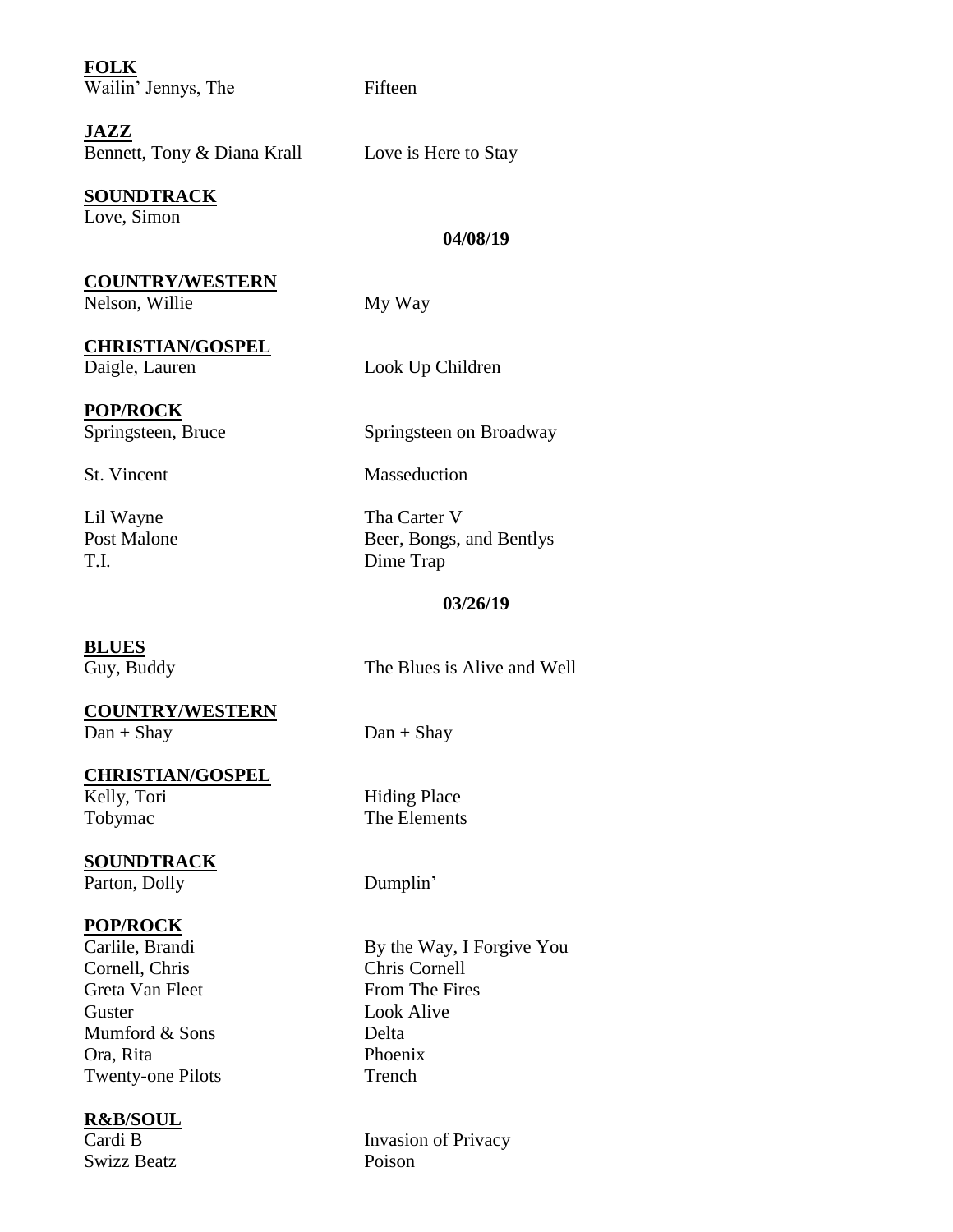**WORLD** Sting & Shaggy 44/876

#### **HOLIDAY**

Drew's Famous Smooth Jazz Christmas Trans-Siberian Orchestra The Christmas Attic

Abair, Mindi All I Got For Christmas is the Blues Ross, Diana Wonderful Christmas Time

#### **02/12/19**

#### **POP/ROCK**

Muse Simulation Theory

# **01/29/19**

**COUNTRY/WESTERN**

Desperate Man

# **SOUNDTRACK**

Bohemian Rhapsody

#### **POP/ROCK**

Carey, Mariah Caution Groban Josh Bridges

**R&B/SOUL**<br>Black Eyed Peas Mai, Ella Ella Mai Scott, Travis Astro World

#### **POP/ROCK**

Imagine Dragons Origins

#### **HOLIDAY**

# **COUNTRY/WESTERN**<br>Chesney, Kenny

Masters of the Sunday Cara, Alessia The Pains of Growing Sweat, Keith Playing for Keeps

#### **12/13/18**

Pentatonix Christmas is Here! Legend, John A Legendary Christmas

#### **11/15/18**

Songs for the Saints Nelson, Willie Last Man Standing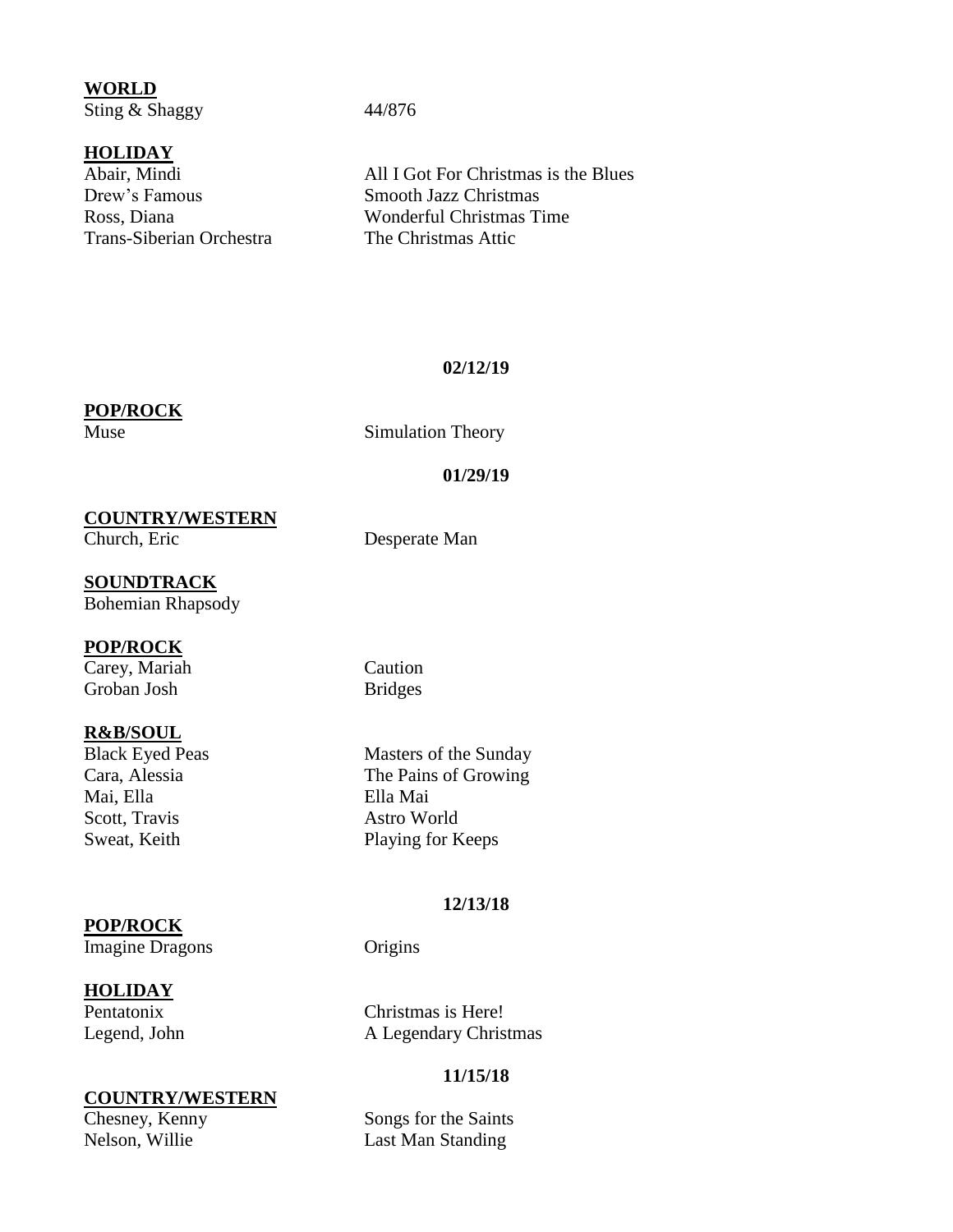#### **POP/ROCK**

Death Cab for Cutie Thank You for Today

#### **11/08/18**

#### **COUNTRY/WESTERN**

Sugarland Bigger

#### **POP/ROCK**

Mraz, Jason Know

#### **HOLIDAY**

Daugherty Cage to Rattle

Cole, Nat King The Christmas Song McBride, Martina It's the Holiday Season

#### **10/30/18**

#### **SOUNDTRACK** Mamma Mia! Here we go Again

### **POP/ROCK**

McCartney, Paul Egypt Station Mendes Shawn Mendes

**R&B/SOUL** Bridges, Leon Good Thing

#### **R&B/SOUL**

Aretha Franklin I Never Loved A Man The Way I Love You

#### **COUNTRY/WESTERN** Carrie Underwood Cry Pretty

#### **GOSPEL/CHRISTIAN** Aretha Franklin Gospel Greats

#### **POP/ROCK**

Cristina Aguilera Liberation Gorillaz The Now Now Ariana Grande Sweetness

#### **R&B/SOUL** Nicki Minaj Queen

Kanye West Ye

10/11/18

Prince Piano & Microphone 1983

#### 09/17/18

Sings the Great Diva Classics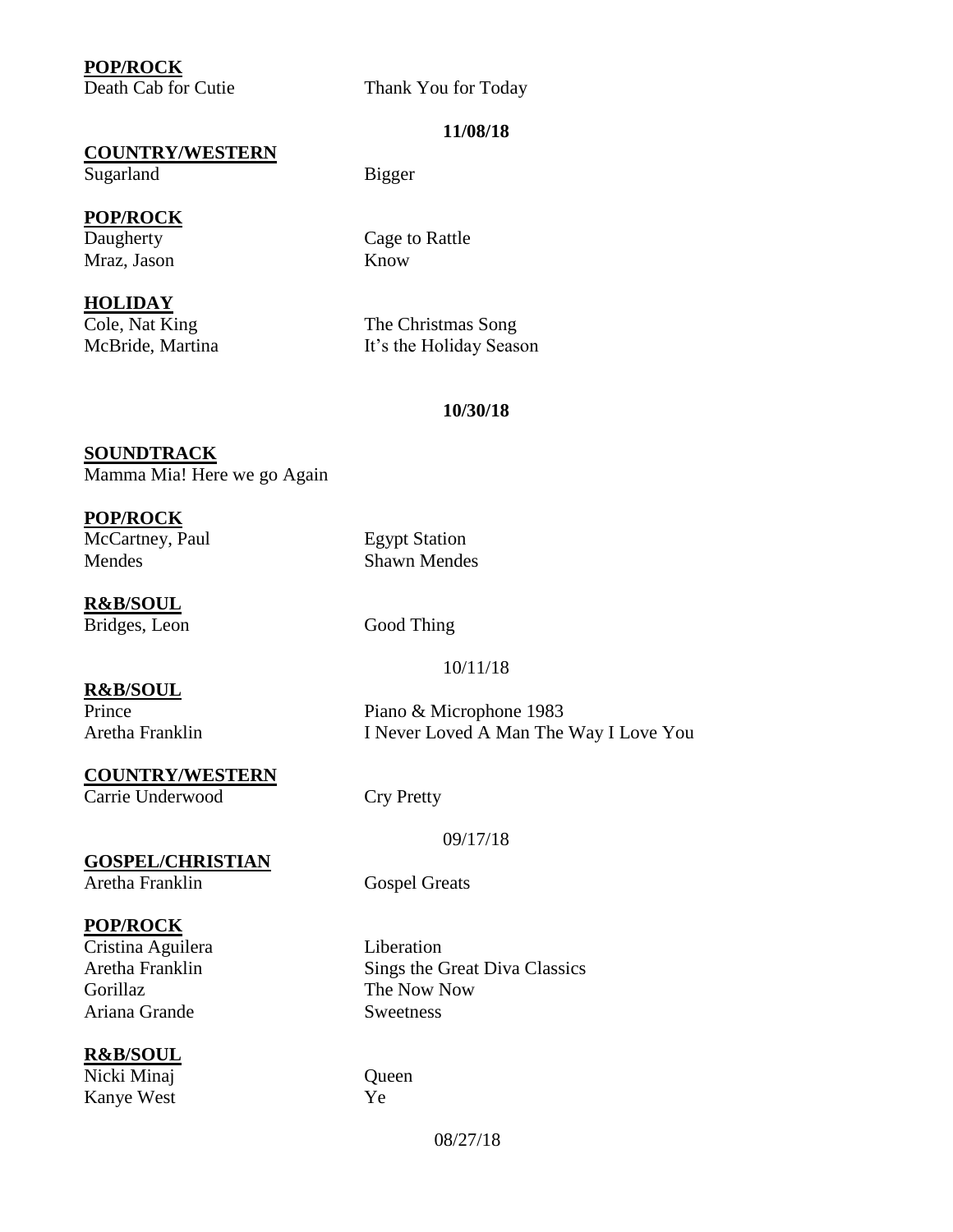#### **R&B/SOUL**

Peabo Bryson Stand For Love The Carters(Jay-Z and Beyonce) Everything is Love Drake Scorpion Post Malone Stoney

#### **POP/ROCK**

Dave Matthews Band Come Tomorrow

07/19/18

**R&B/SOUL** Gucci Mane Mr. Davis

07/17/18

**COUNTRY/WESTERN**

Dierks Bentley The Mountain Ashley McBryde Girl Going Nowhere

### **GOSPEL/CHRISTIAN**

Travis Greene The Hill

#### **POP/ROCK**

Artic Monkeys Tranquility Base Hotel + Casino Decemberists I'll Be Your Girl Florence and the Machine High as Hope Panic! At the Disco Pray for the Wicked

**R&B/SOUL**

Janelle Monae Dirty Computer

#### **SOUND EFFECTS**

New CBS Audio-File Sound Effects Library

R&B/SOUL Black Panther Album

COUNTRY/WESTERN Jason Aldean Rearview Town

POP/ROCK Charlie Puth Voicenotes

#### 06/11/18

07/10/18

06/21/18

POP/ROCK

Jimi Hendrix Both Sides of the Sky

COUNTRY/WESTERN Graffiti U Keith Urban

R7B/SOUL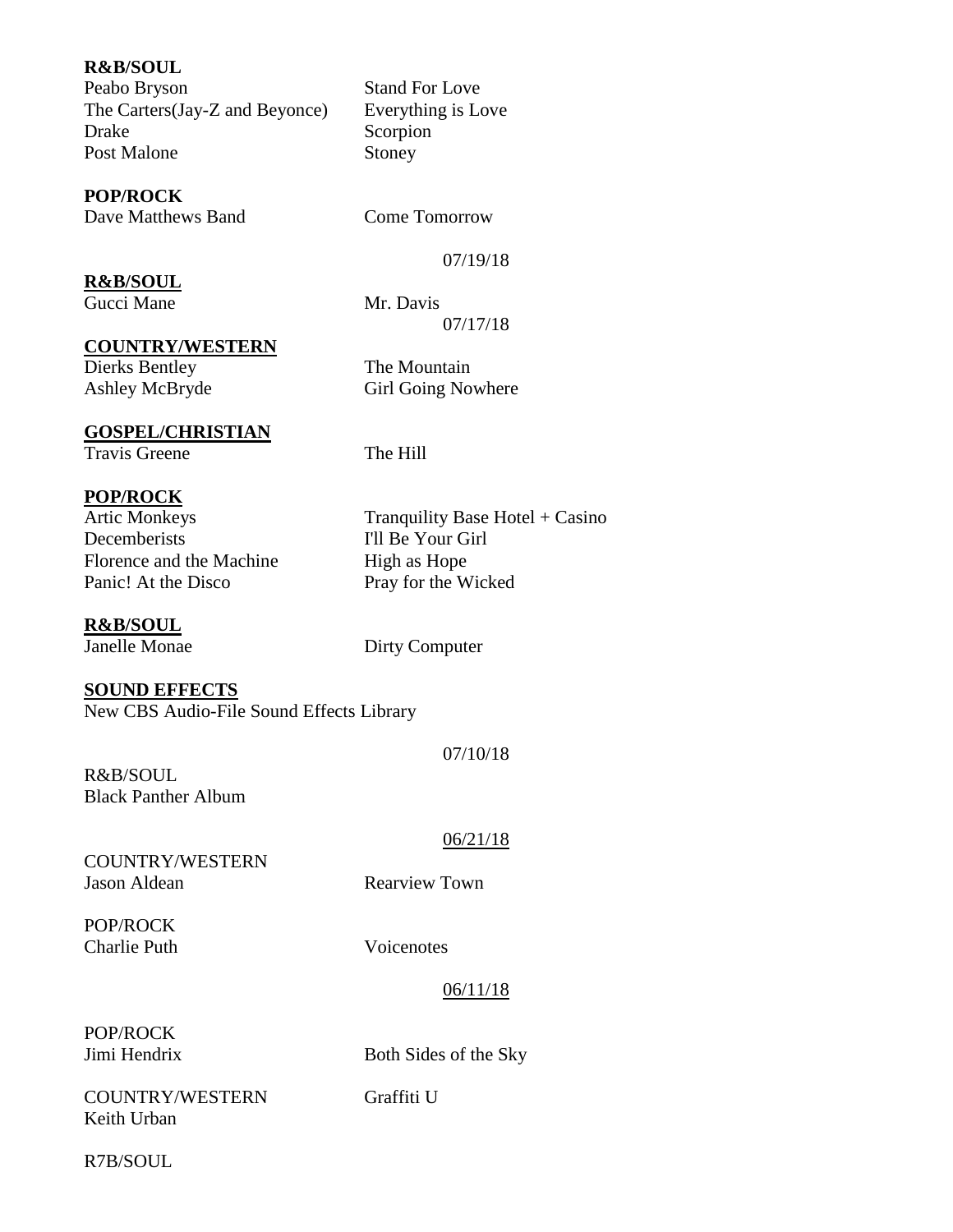#### The Weekend My Dear Melancoly

05/07/18

#### **SOUNDTRACK**

Greatest Showman, The

*COUNTRY/WESTERN* Kelly Clarkson Meaning of Life Kacey Musgraves Golden Hours

*POP/ROCK* Robert Plant Carry Fire

#### 05/01/18

*POP/ROCK* Ozuna Odisea

Luis Fonsi Despacito & My Greatest Hits

#### 04/26/18

*R&B/SOUL*

Toni Braxton Sex & Cigarettes

#### 04/20/18

COUNTRY/WESTERN Luke Bryan What Makes You Country

*POP/ROCK* Miley Cyrus Younger Now Camila Cabello Camila

*R&B/SOUL*

POP/ROCK Image Dragons Evolve

R&B/SOUL Migos Culture II

Weezer Pacific Daydream Jack White Boarding House Reach

Miguel War & Leisure

#### 04/16/18

#### 04/11/18

*POP/ROCK* Queens of the Stone Age Villains Waxahatchee Out of the Storm

R&B/SOUL Eminem Revival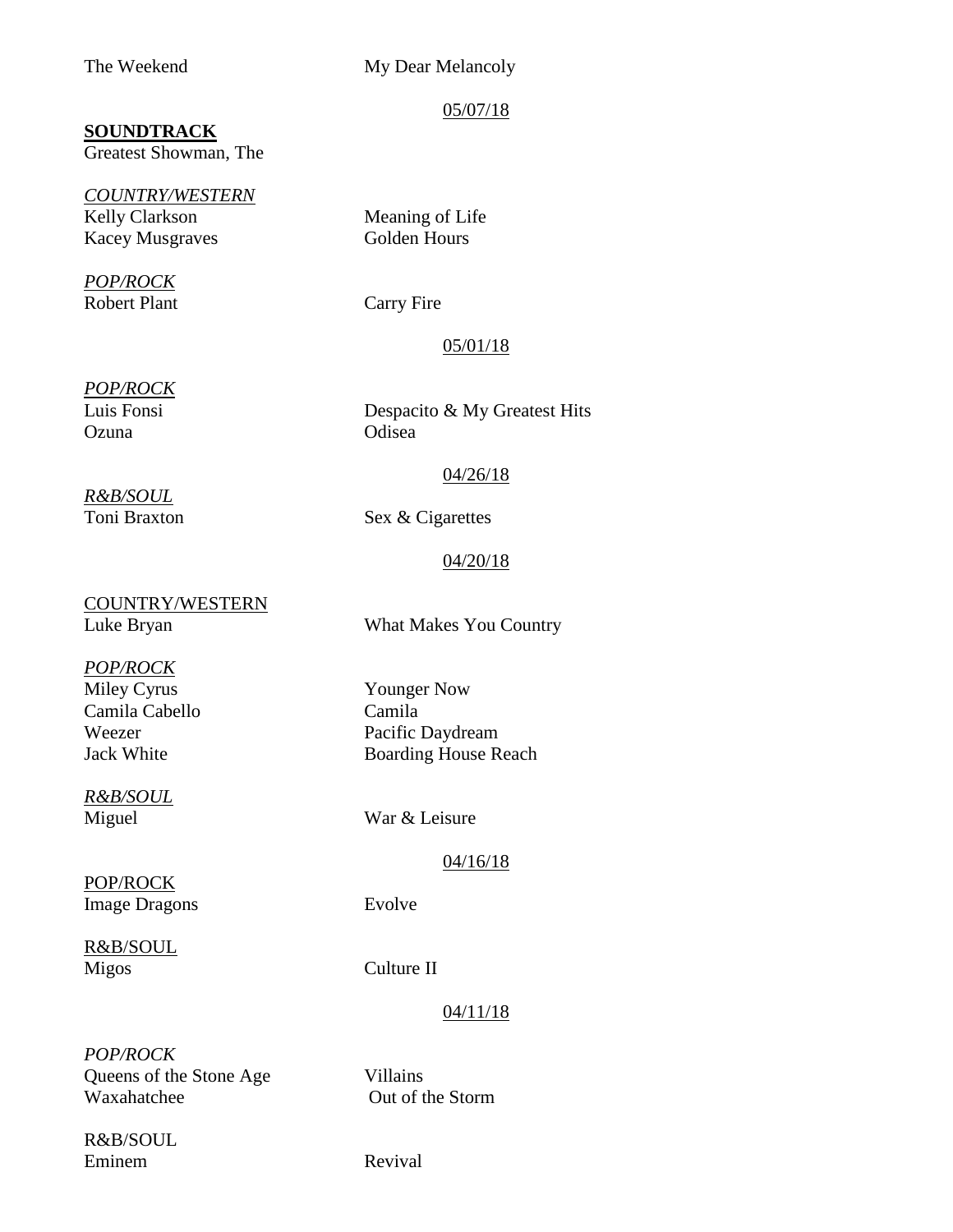Lil Uzi Vert Luv is Rage 2

#### 04/03/18

*BLUES* Taj Mahal & Keb Mo TajMo

*COUNTRY/WESTERN* Combs, Luke This One's For You

*FOLK* Judah & The Lion Folk Hop N' Roll

*POP/ROCK*

Niall Horan Flicker Maroon 5 Red Pill Blues Portugal The Man Woodstock

*R&B/Soul* Cara, Alessia Know-it-All Tremaine The Album

*Country/Western* Liittle Big Town Breaker, The

*Gospel/Christian*

*Pop/Rock* The Isley Brothers – Santana Power of Peace Sam Smith The Thrill of it All Justin Timberlake Man of the Woods U2 Songs of Experience

*R&B/Soul/Rap* Jhene Aiko Trip Keyshia Cole 11:11 Reset DJ Khaled Grateful  $\text{Jaz:Z}$  4:44 Jeezy Pressure Alicia Keys Here Migos Culture 21 Savage ISSA

Chainsmokers Memories Do Not Open Foo Fighters Concrete and Gold

#### 03/26/18

LeCrae All Things Work Together Cece Winans Let Them Fall In Love

Mary J. Blige Strength of a Woman Khalid American Teen Kid Cudi Passion, Pain & Demon Slayin' Rick Ross Rather You Than Me 01/22/18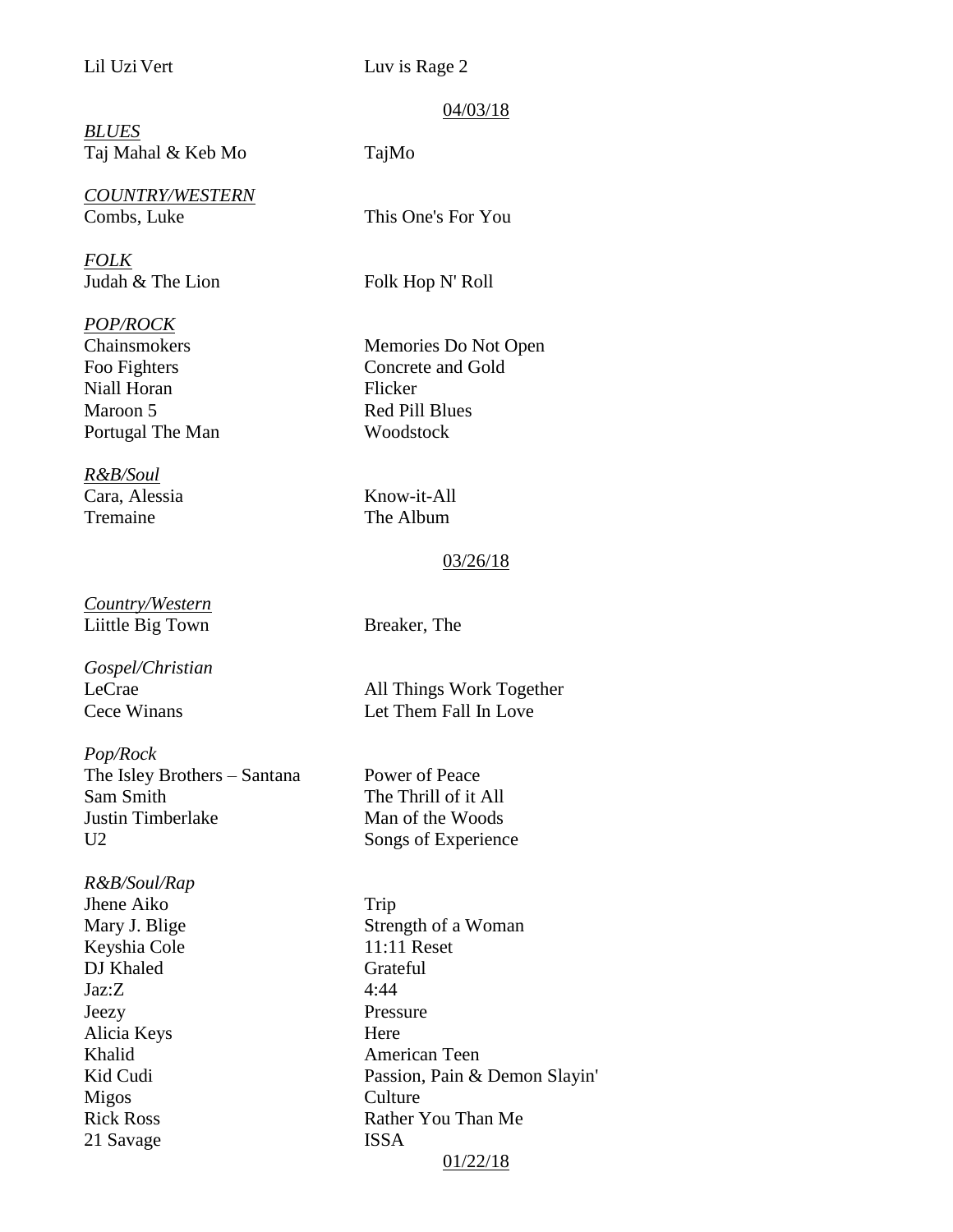*Pop/Rock*

*R&B/Soul*

*Pop/Rock* Taylor Swift Reputation

*Soundtrack*

*Pop/Rock*

*Pop/Rock*

*Country/Western* Thomas Rhett Life Changes

Tori Amos Native Invader 01/02/18

#### Chris Brown Heartbreak on a Full Moon

#### 11/30/17

11/16/17

Gary Oldman Immortal Beloved

Celine Dion Celine Dion: All the Way... A Decade of Song

#### 11/2/17

Beck Colors

#### 10/24/17

*Pop/Rock*

*Country/Western* Keith Urban Ripcord

Demi Lovato Tell Me You Love Me NTL Sleep Well Beast Pink Beautiful Trauma

10/12/17

*Holiday* Christmas Guitar

#### 10/3/17

*Pop/Rock* Kesha Rainbow LCD Soundsystem American Dream

*Country/Western*

#### 9/14/14

Oak Ridge Boys The Best of Oak Ridge Boys

*Pop/Rock*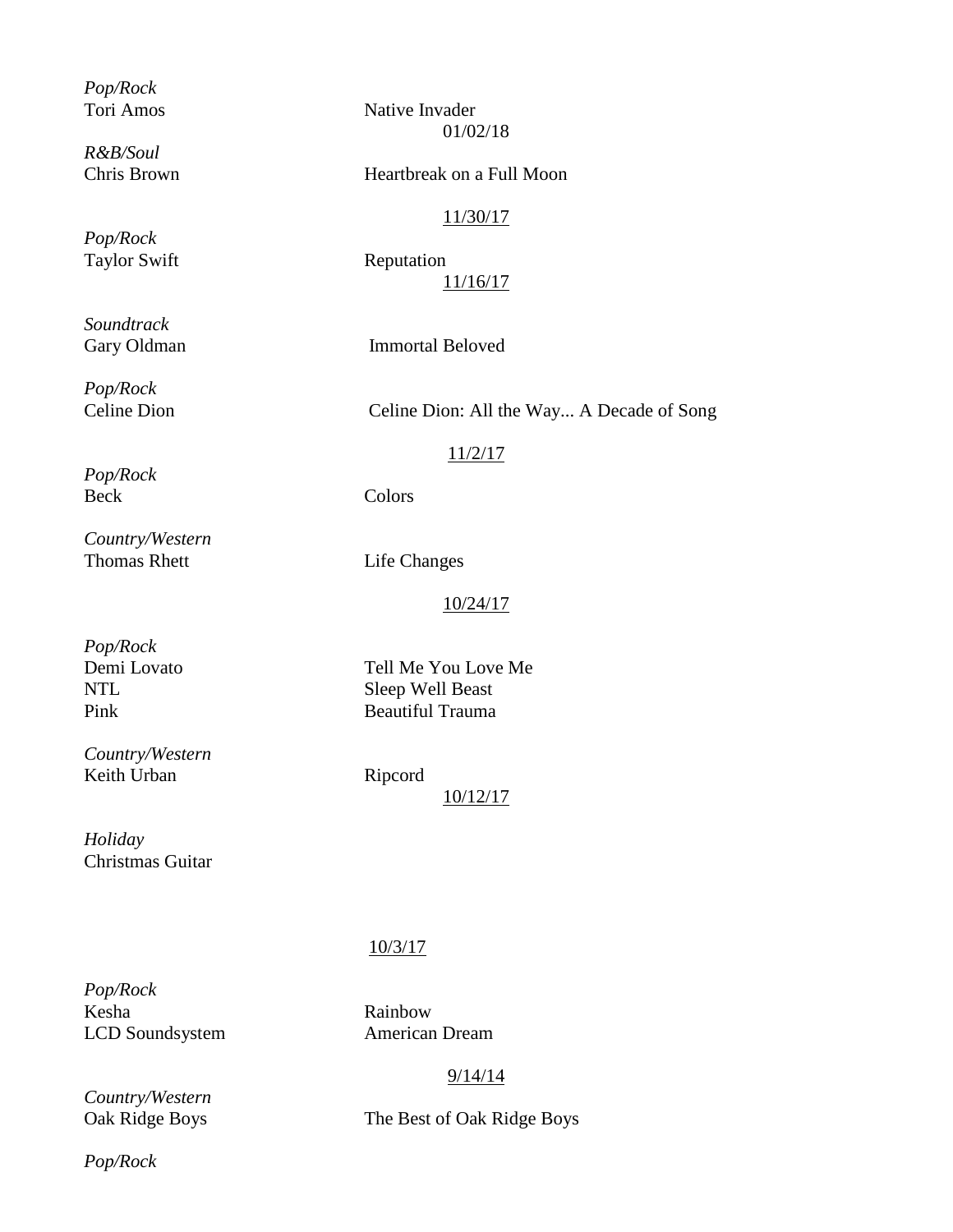# Newman, Randy Dark Matter

Walters, Roger Is This the Life We Really Want?

8/23/17

*Country/Western* Lady Antebellum Heart/Break

*Pop/Rock* Arcade Fire Everything Now Perry, Katy Witness Staples, Vince Big Fish Theory

Nelson, Willie God's Problem Child

Buckingham, Lindsey Lindsey Buckingham / Christine McVie Halsey Hopeless Fountain Kingdom

8/3/17

| Blue                      |
|---------------------------|
| Bibb, Eric                |
| Neal, Kenny               |
| Richardson, Jonn Del Toro |
| Rush, Bobby               |

*Pop/Rock* DeMarco, Mac This Old Dog Sheeran, Ed Divide

*Blues*

*Country/Western* Rascal Flatts Back To Us Zac Brown Band Welcome Home

*Jazz* Montgomery, Wes One Night in Indy

The Happiest Man in the World Blood Line Tengo Blues Chicken Heads:  $A 50 - Year$  History of Bobby Rush

Beatles, The Sgt. Pepper's Lonely Hearts Club Band: 2-CD Anniversary Edition

#### 7/27/17

Salgado, Curtis The Beautiful Lowdown

*Movie/Musical Pop/Rock* Blondie Pollinator Sampha Process Sylvan Esso What Now *R&B*

Guardians Guardians of the Galaxy Vol. 2

Run The Jewels Run The Jewels 3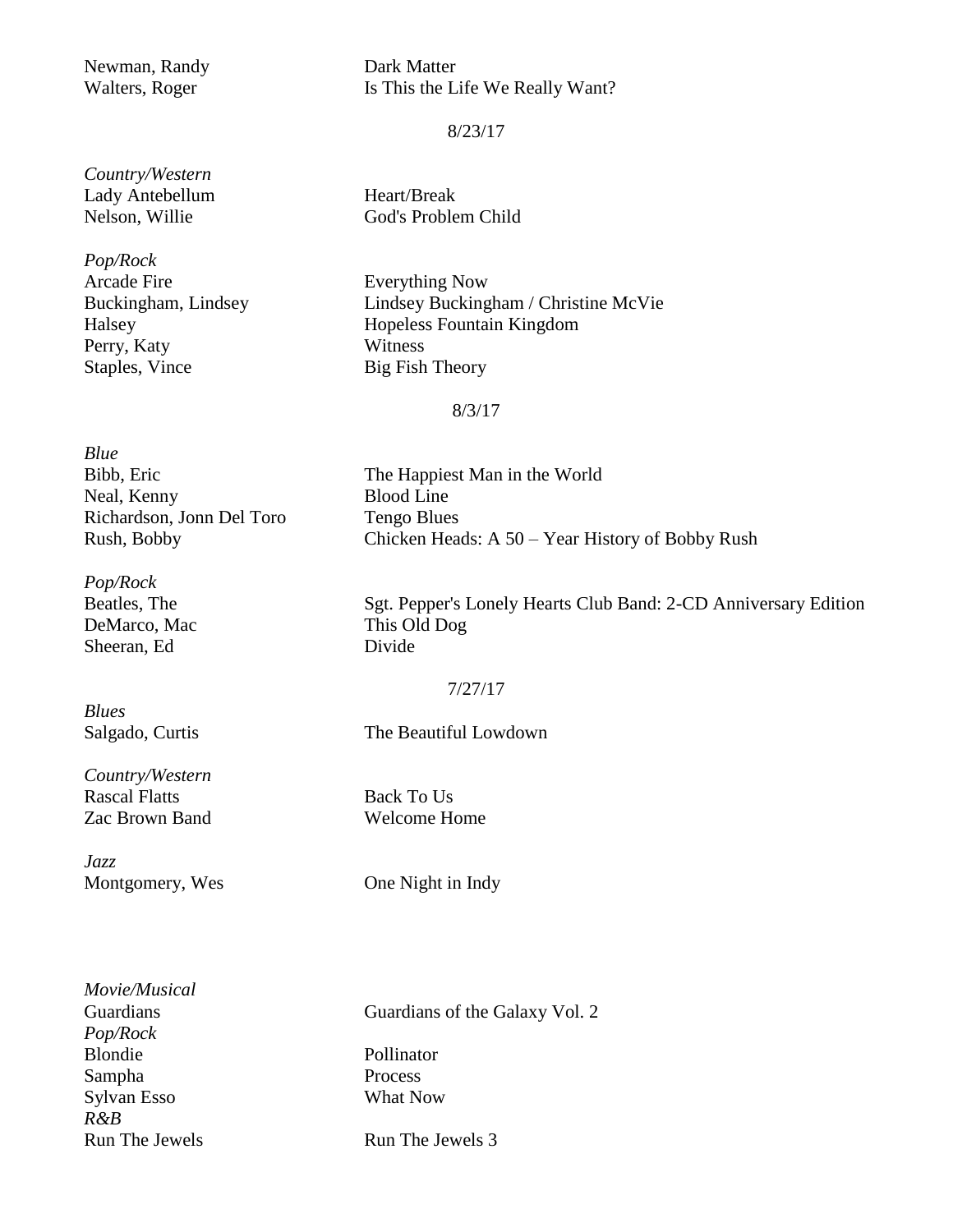|                     | 6/27/17                                                 |
|---------------------|---------------------------------------------------------|
| Blues               |                                                         |
| Bell, Lurrie        | Can't Shake This Feeling                                |
| Tedeschi Truck Band | Let Me Get By                                           |
| Country/Western     |                                                         |
| Outlaw              | <b>Outlaw: Celebrating the Music of Waylon Jennings</b> |
| Pop/Rock            |                                                         |
| Berry, Chuck        | You Never Can Tell: Complete Chess Recordings 1960-1966 |
| Crow, Sheryl        | Be Myself                                               |
| Feist               | Pleasure                                                |
| Lekman, Jens        | Life Will See You Know                                  |
| Lorde               | Melodrama                                               |
| Mayer, John         | The Search for Everything                               |
| $R\&B$              |                                                         |
| Lamar, Kendrick     | Damn                                                    |
|                     | 6/12/17                                                 |
| Country/Western     |                                                         |
| Stapleton, Chris    | From a Room: Vol. 1                                     |

*Pop/Rock* Berry, Chuck St. Louis to Liverpool Father John Misty Pure Comedy Styles, Harry Harry Styles

*Folk* Sainte-Marie, Buffy It's My Way!

*Jazz*

Montgomery, Wes The Incredible Jazz Guitar of Wes Montgomery

5/19/17

*Pop/Rock* Dylan, Bob Triplicate Hurray for the Riff Raff The Navigator

Sleater-Kinney Live in Paris

*R&B*

**Straight Outta Compton** 

*Blues*

5/4/17

Rush, Bobby Porcupine Meat

*Country/Western*

Robbins, Marty Gunfighter Ballads and Trail Songs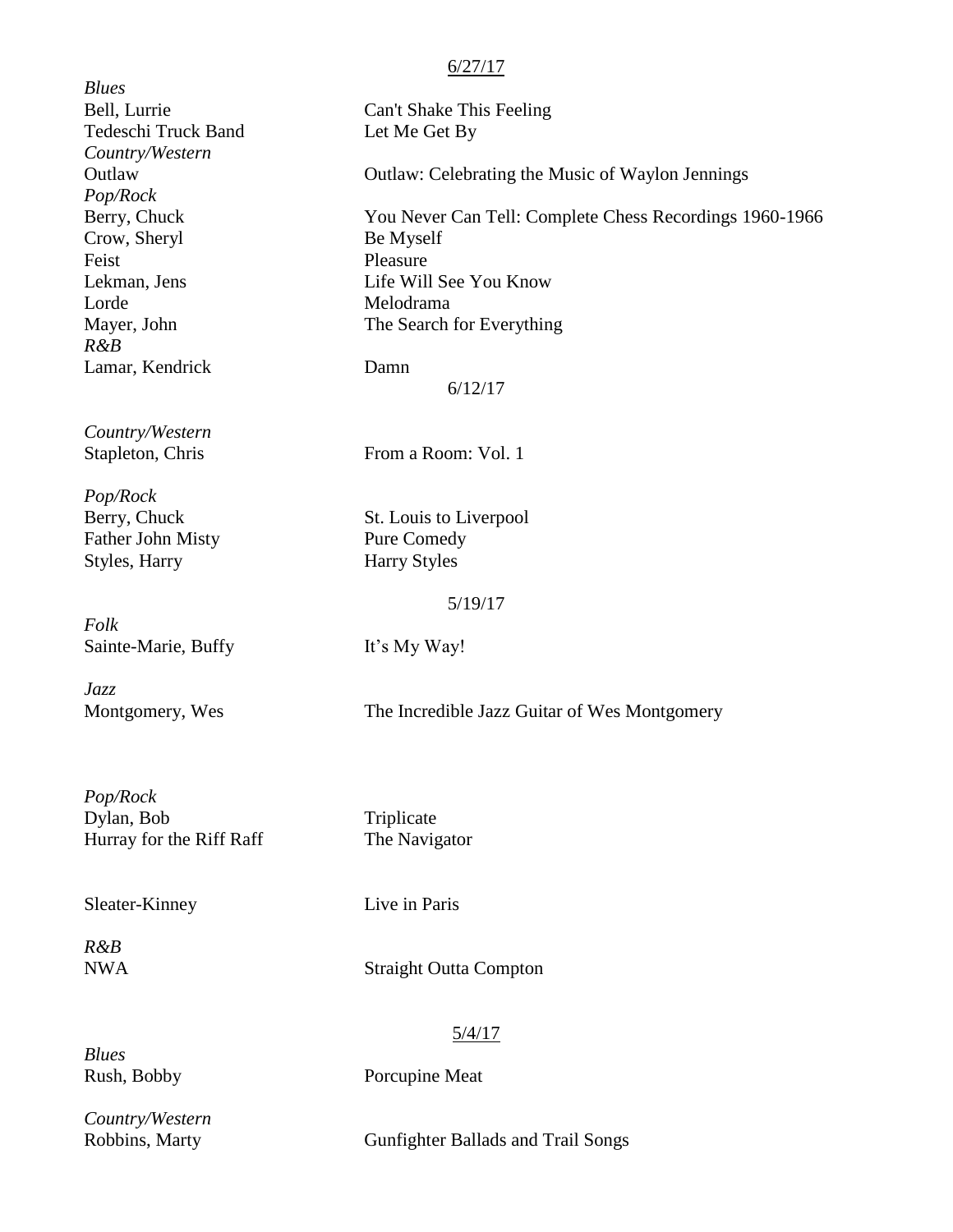*Jazz*

*Pop/Rock* Dirty Projectors Dirty Projectors June, Valerie The Order of Time Santana Abraxas White Sun White Sun II

Ted Nash Big Band Presidential Suite: Eight Variations on Freedom

Arrested Development 3 Years, 5 Months, and 2 Days in the Life of...

#### 4/27/17

*Blues* Kilborn Alley Blues Band The Tolono Tapes

*Classical*

*Folk*

*Jazz*

*Pop/Rock*

Bach, J.S. Bach Trios: Yo-Yo Ma / Chris Thile / Edgar Meyer Piano Piano Adagios

The Folk Years Blowin' in the Wind The Folk Years Reason to Believe The Folk Years Yesterday's Gone

Marsalis, Wynton In Gabriel's Garden

Rush A Farewell to Kings Stewart, Al Down in the Cellar

#### 4/6/17

*Classical* Daugherty, Michael Tales of Hemingway / American Gothic / Once Upon a Castle

*Country/Western* O'Connor Band Coming Home

*Folk*

*Jazz* Sissle and Blake Shuffle Along Snarky Puppy Culcha Vulcha

*Pop/Rock* Megadeath Dysoptia Secret Agent 23 Skidoo Infinity Plus One

Jarosz, Sarah Undercurrent

Japandroids Near to the Wild Heart of Life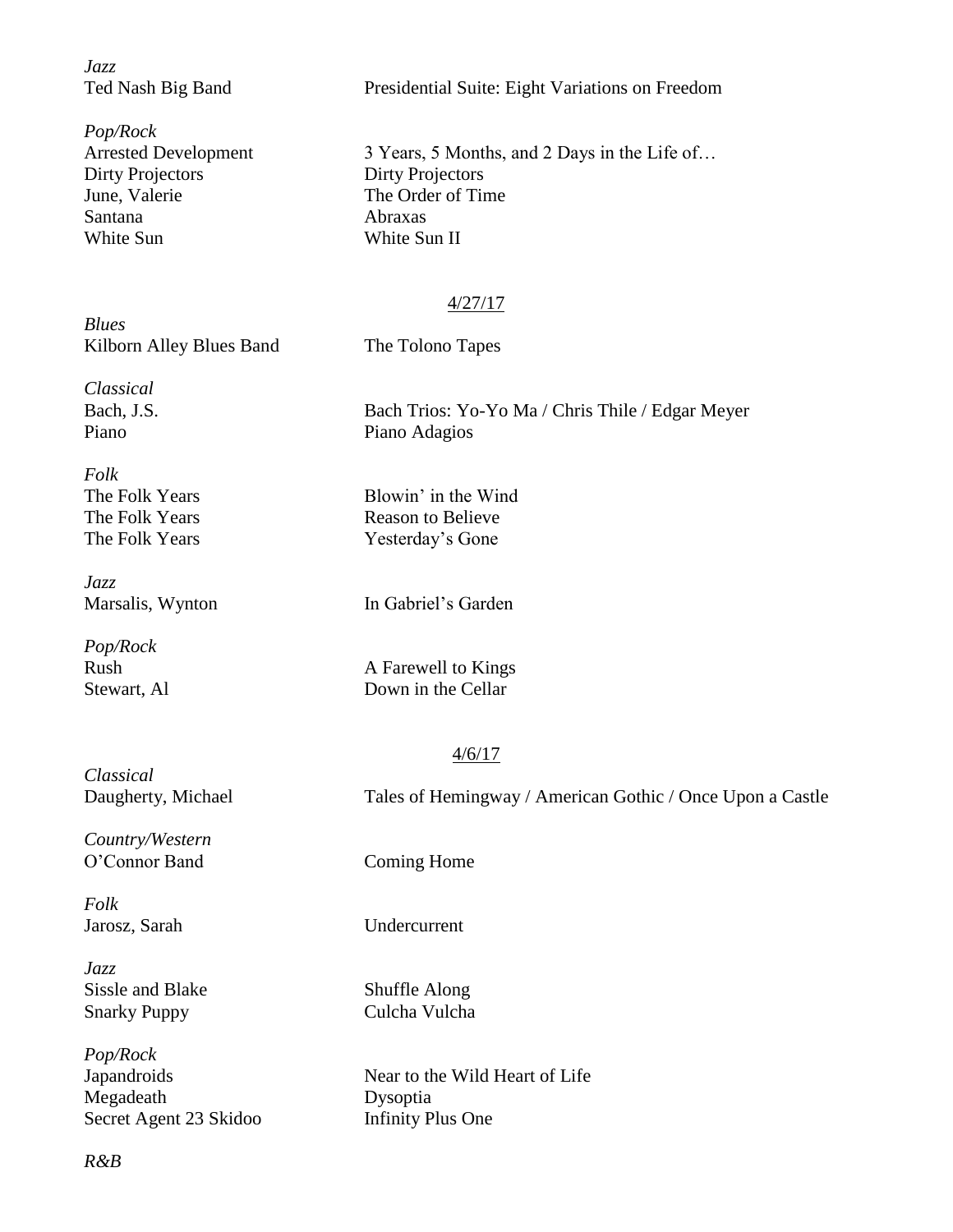#### Hathaway, Lalah Live

*World*

*Country/Western*

*Movie/Musical*

*Pop/Rock* Nirvana In Utero Queen Greatest Hits XX, The I See You

*R&B/Soul*

*Classical*

*Country/Western* Morris, Maren Hero

*Gospel/Christian* Mann, Tamela **One Way** Scott, Hillary Love Remains

*Jazz* Collier, Jacob In My Room

*Movie/Musical*

*Pop/Rock* 21 Pilots Blurryface

Jesse & Joy Un Besito Mas

#### 4/3/17

Jackson, Alan A Lot About Livin' (And a Little 'bout Love)

Pianist The Pianist: Music from the Motion Picture

Guns N' Roses Use Your Illusion I Guns N' Roses Use Your Illusion II Metallica Hardwired…To Self-Destruct Michael, George Ladies & Gentlemen: The Best of George Michael

Temptations The Best of the Temptations: Volume 1, The 60's

#### 2/23/17

Ma, Yo-Yo Singe Me Home

Lambert, Miranda The Weight of These Wings McGraw, Tim Damn Country Music Nelson, Willie Willie Nelson Sings Gershwin

Joey + Rory Hymns That Are Important to Us

Porter, Gregory Take Me to the Alley

Color The Color Purple: New Broadway Cast Recording Star Star Wars: The Force Awakens

Cage the Elephant Tell Me I'm Pretty